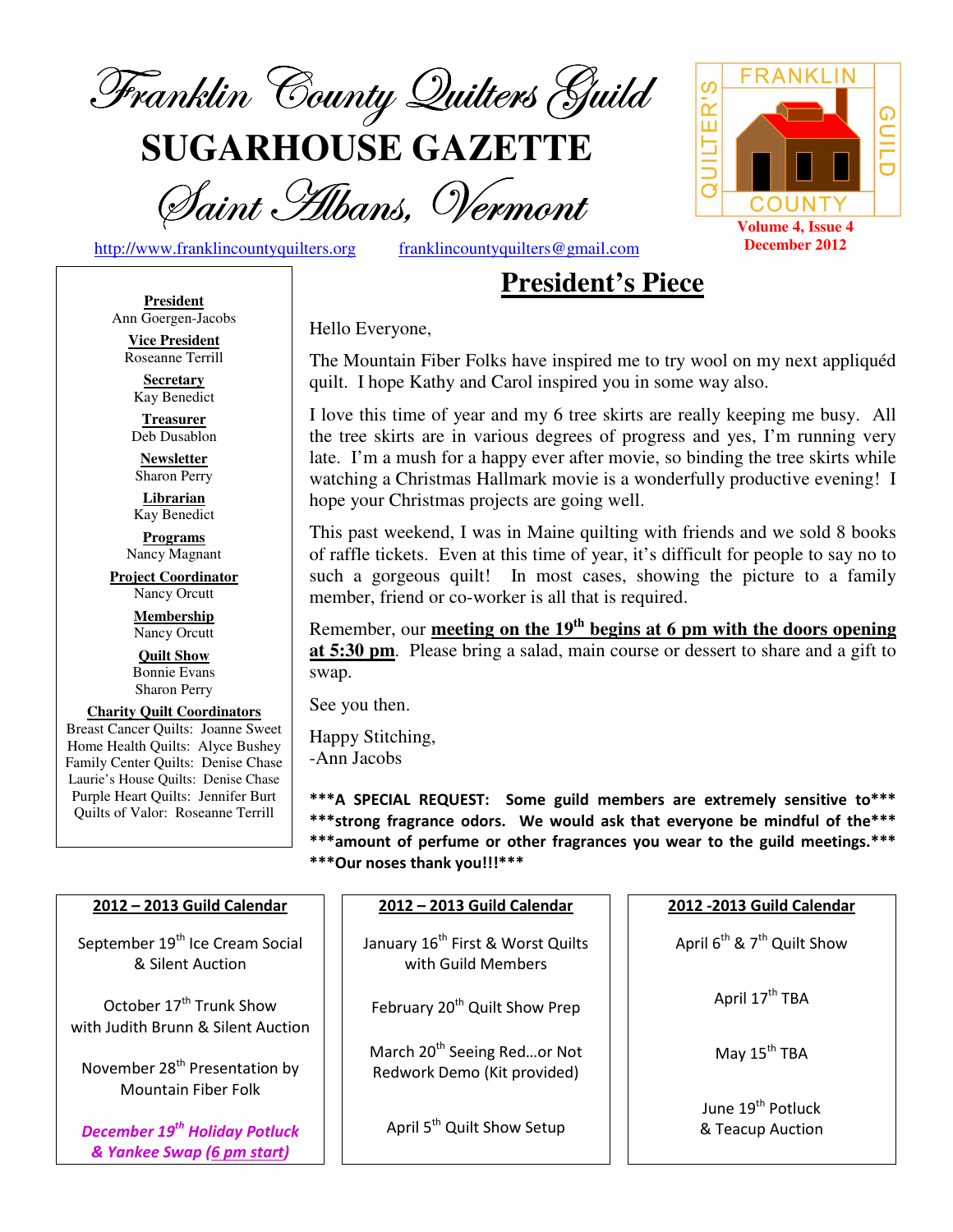# Merry Christmoose!!!



**FRANKLIN COUNTY QUILTERS GUILD**  Minutes of November 28, 2012

Present: Total attended 43, including two guests

Meeting called to order at 7:00 p.m. by Ann Jacobs, President

Secretary's Report: Motion to accept by Joanne Sweet, seconded by Nance Ekiert

Treasurer's Report: Motion to accept by Roseanne Terrill, seconded by Gisele Nolan

#### **Old Business**

Silent Auction - Final bids were made, and Bonnie distributed items to winning bidders.

T3 (Tips, Tricks and Techniques) Twisted Sister - Ann Jacobs Alternative to safety pins, made out of foam board and straight pins - Joanne Sweet Quick and easy table runners - Kay Benedict

Northwestern Medical Center conference room has been reserved for Dec. 2, 9, 16, 23, and 30 from 10am - 5pm for charity quilts or personal projects.

#### Charity Quilts

Alyce Bushey delivered 3 more Irene quilts, and 21 quilts and blankets for Sandy victims. She has more Home Health and Irene quilt kits available.

Denise Chase has no more charity quilts, but Susie Perry has quilts for Laurie's House.

#### **New Business**

Quick ideas for Christmas Gifts Table runners, from Fons & Porter Love of Quilting magazine - Ann Jacobs

Place mats, from Quilters World magazine - Ann Jacobs Column quilts, from Sewing with Nancy Zieman video - Margaret Miller

UFOs - Diane Forey distributed forms for participants

Raffle Quilt 2014 - Denise Chase showed two designs; guild members voted for pinwheel barn-raising. Fabric needed: 6 1/2-inch squares, two of the same fabric, any color, lights/mediums/darks.

Mystery Quilt - parts 2 and 3 were distributed

Cowles Quilting - open house Dec. 1st and 2nd

#### **Program**

Kathy Giroux and Carol Farmer of Mountain Fiber Folk in Montgomery, Vermont introduced the guild to wool felting. They had a drawing for a bundle of treasures from their shop; Jamie Baron won the drawing.

#### **Show and Tell**

#### **Monthly Drawings**

Charity Quilt drawing won by Denise Chase Monthly door prize won by Mary King

**Next Meeting:** Wednesday, December 19, 2012 at 6:00 p.m. Bring a dish for the pot luck supper, and bring a gift-wrapped item (\$10 limit; handmade or quilting related encouraged) for the Yankee Swap.

Meeting adjourned at 8:35 p.m. Minutes submitted by Kay Benedict, Secretary

## QUILT TIPS

- Before rolling or turning a quilt to quilt the next area, use a lint roller to remove any bits of thread and dust. It is especially good if you have a cat as cat hair flies around and lands on the quilt.

- When you have used only part of a pack of batting, measure the remaining piece and mark the measurements on the outside of the bag. When you need a small piece, you have only to check the outside of the bags to see if you have one large enough.

- If you have trouble threading the eye of the needle, try turning the needle and thread through the other side of the eye. One side of the eye is always bigger than the other.

- When cutting fabric into quilt pieces, spray starch it and iron it first. The fabric holds its shape, and there is less distortion when sewing especially if it is a soft fabric.

- To piece together two curved patches, it's easier to sew with the convex (outer) curved patch on the top.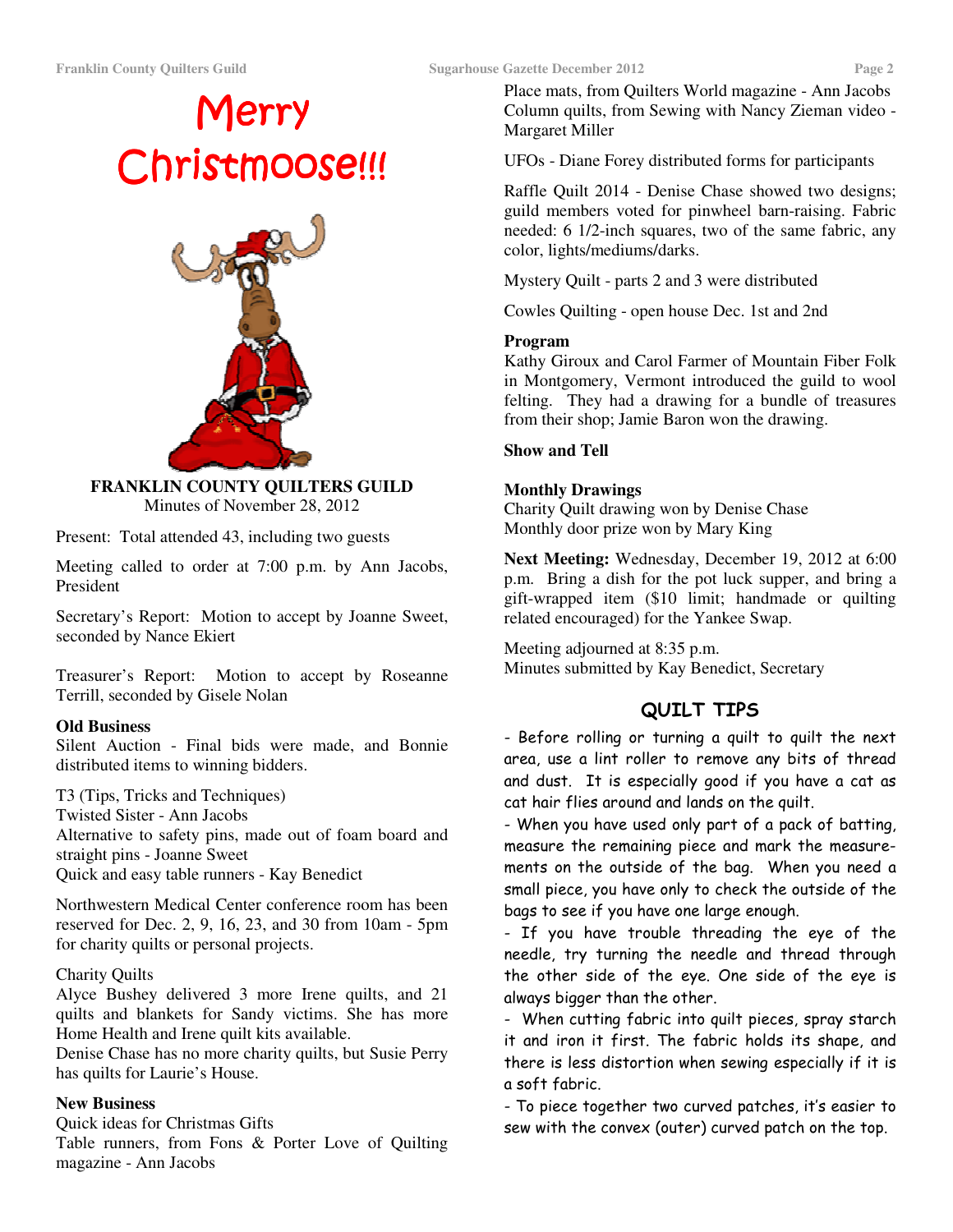

## **MYSTERY QUILT REPLACES BLOCK OF THE MONTH THIS YEAR**

Nancy Orcutt is this year's Project Coordinator. Instead of creating a Block of the Month (BOM) program for this membership year, Nancy will present a mystery quilt each month. The mystery quilt is called "Seven Easy Pieces" by Piece By Number.

If you are in need of a copy of the instructions handed out at a previous guild meeting, please contact Nancy, 524-4511 or nlorcutt08@gmail.com.



#### A Quilter's Dream Come True!

''Twas the night before Christmas, And the quilts were not made. The threads were all tangled, the cookies delayed. The stocking weren't hung, the pantry was bare. The poor weary Quilter was tearing her hair. Stacks of fat quarters, tipped over in streams. Visions of Log Cabins had turned into dreams.

When what to her wondering eyes should appear, But a bus full of quilters with all of their gear. They went straight to work with just a few mutters, Sorting and stitching and brandishing cutters. The patterns emerged from all of the Clutter, Like magic the fabrics arranged in a flutter.

Log Cabins, Lone Stars, Flying Geese & Bear Tracks Each quilt was a beauty, even the backs.

Her house how it twinkled, her quilts how they glowed. The cookies were baking, the stockings were sewed. Their work was all done, so they folded their frames, And packed up their needles, without giving their names. They boarded the bus, and checked the next address. More quilts to be made, another quilter in distress.

She heard one voice echo, as they drove out of sight, Happy quilting to all and to all a good night!

# **TIPS, TOOLS, OR TECHNIQUES (T<sup>3</sup> )**

The Tips, Tools, or Techniques  $(T^3)$  feature at each meeting continues to be a BIG hit! In November, Ann Jacobs demonstrated the Twisted Sister block while Joanne Sweet shared a tip using straight pins and foam board as an alternative to safety pins. Kay Benedict also showed some quick and easy table runners.

Guild members are invited to share a new tip, tool or technique at each guild meeting. If you've learned a new technique, or purchased a new quilting tool, or have a great quilting tip, bring them to the guild meeting and share with your fellow members. Just let Ann Jacobs know before the meeting starts that you have a  $T<sup>3</sup>$  item to share.

#### **MONTHLY MEETING FORMAT**

#### **December meeting starts at 6 pm!!!**

| $6:30 \text{ pm*}$ | Doors open<br>Sign-up for monthly drawings**<br>Pick up name tag**                         |
|--------------------|--------------------------------------------------------------------------------------------|
| $7:00 \text{ pm}$  | Business meeting<br>Show and Tell<br>Short break as appropriate<br>Program for the evening |
|                    | *Ear select meetings, daars will apen at 5:30 nm, and t                                    |

**\*For select meetings, doors will open at 5:30 pm, and the meeting will start at 6:00 pm (usually the September, December, and June meetings or as stated in the President's Piece).** 

**\*\*Guild members are asked to sign up for the monthly drawings and pick up name tags BEFORE the business meeting begins at 7:00 pm.**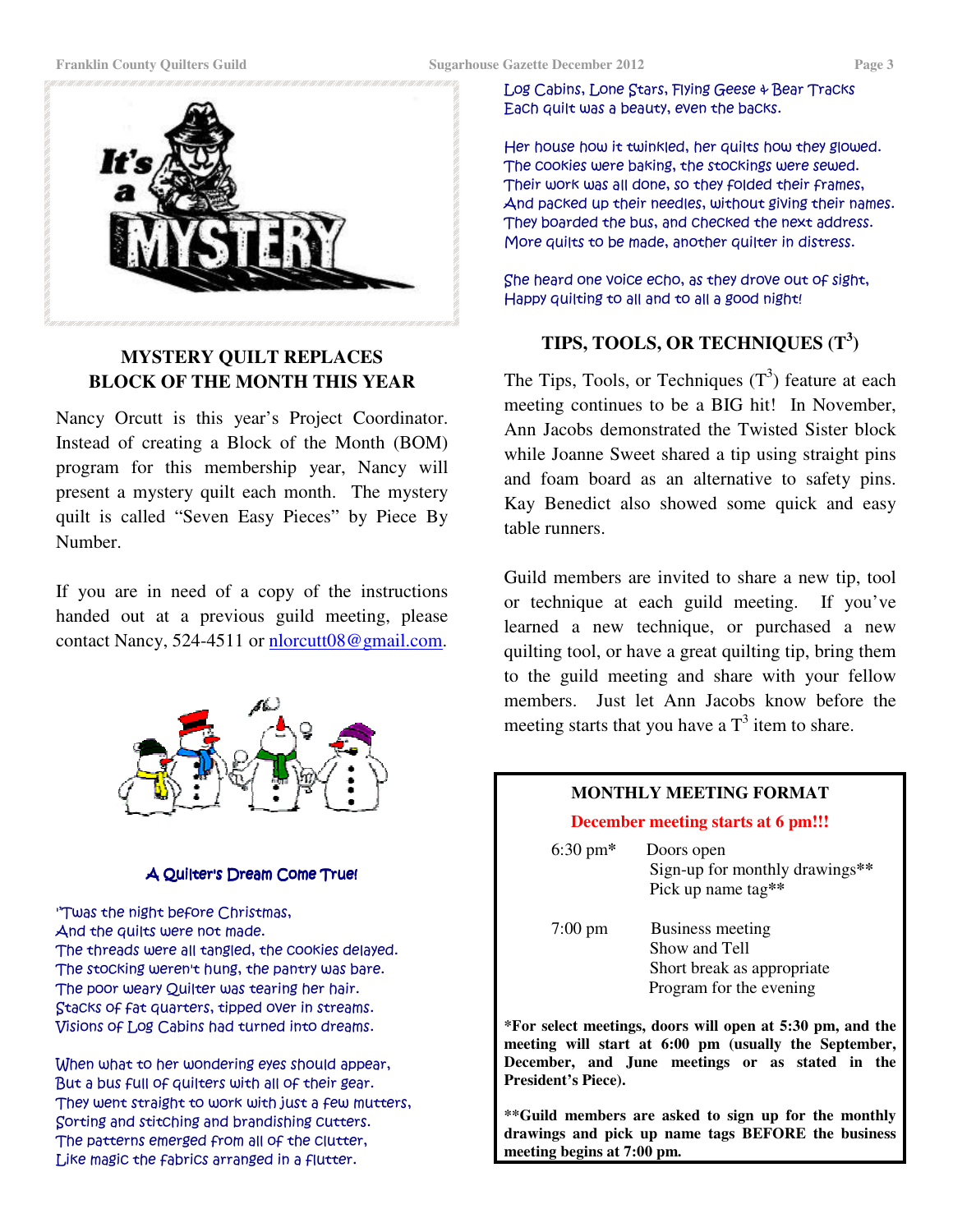#### **DECEMBER 2012 TREASURER'S REPORT**

# **FRANKLIN COUNTY QUILTER'S GUILD Treasurer's Report -- December 19, 2012**

| <b>Opening Balance</b>                                                                                                                                                                                                                                  |                                                                  | \$2,732.49 |
|---------------------------------------------------------------------------------------------------------------------------------------------------------------------------------------------------------------------------------------------------------|------------------------------------------------------------------|------------|
| <b>Funds collected</b><br><b>Membership Dues</b><br>QS Vendors (5)<br>Raffle tickets                                                                                                                                                                    | \$45.00<br>\$200.00<br>\$310.00                                  |            |
| Total                                                                                                                                                                                                                                                   | \$555.00                                                         |            |
|                                                                                                                                                                                                                                                         | Total                                                            | \$3,287.49 |
| Funds paid out<br>Church of the Rock, Dec rent<br>Gerald Perry, Room set-up for Dec<br>Kathy Giroux, Guest speaker wool/felting<br>Carol, Farmer, Guest speaker wool/felting<br>Bonnie Evans, Staples, Craft Show booth<br>Nancy Orcutt, Nov BOM copies | \$35.00<br>\$25.00<br>\$100.00<br>\$100.00<br>\$40.90<br>\$22.90 |            |
| Total                                                                                                                                                                                                                                                   | \$323.80                                                         |            |
| <b>Grand Total</b>                                                                                                                                                                                                                                      |                                                                  | \$2,963.69 |

Respectfully submitted,

Deborah L. Dusablon, Treasurer 12/19/2012

# QUILT TIPS

- Using spray starch on the backing of your quilt is a popular trick to help the quilt move more easily through your machine when quilting by machine.

- It is best to select a busy print for the backing if you want your quilting stitches to be less easily seen from that side.

- Stick a small stack of Post-It Notes beside the presser foot as a  $\frac{1}{4}$ " seam allowance guide.

- Learn the difference between half-square triangles and quarter-square triangles. Then learn the calculations for adding seam allowances (finished dimension +  $\frac{7}{8}$ " for half-square triangles and + 1 $\frac{1}{4}$ " for quarter-square triangles).

- Sew the hanging sleeve onto your quilt while attaching the binding.

- Make your binding when you finish sewing the quilt top together while you still have your sewing machine and fabric out. Once sewn, wrap the binding around an empty toilet paper tube (so it doesn't crease). This small step will ensure that you don't accidentally use your binding fabric for something else.

- Quality counts! Get the right tools, and use high-quality, 100% cotton fabrics!